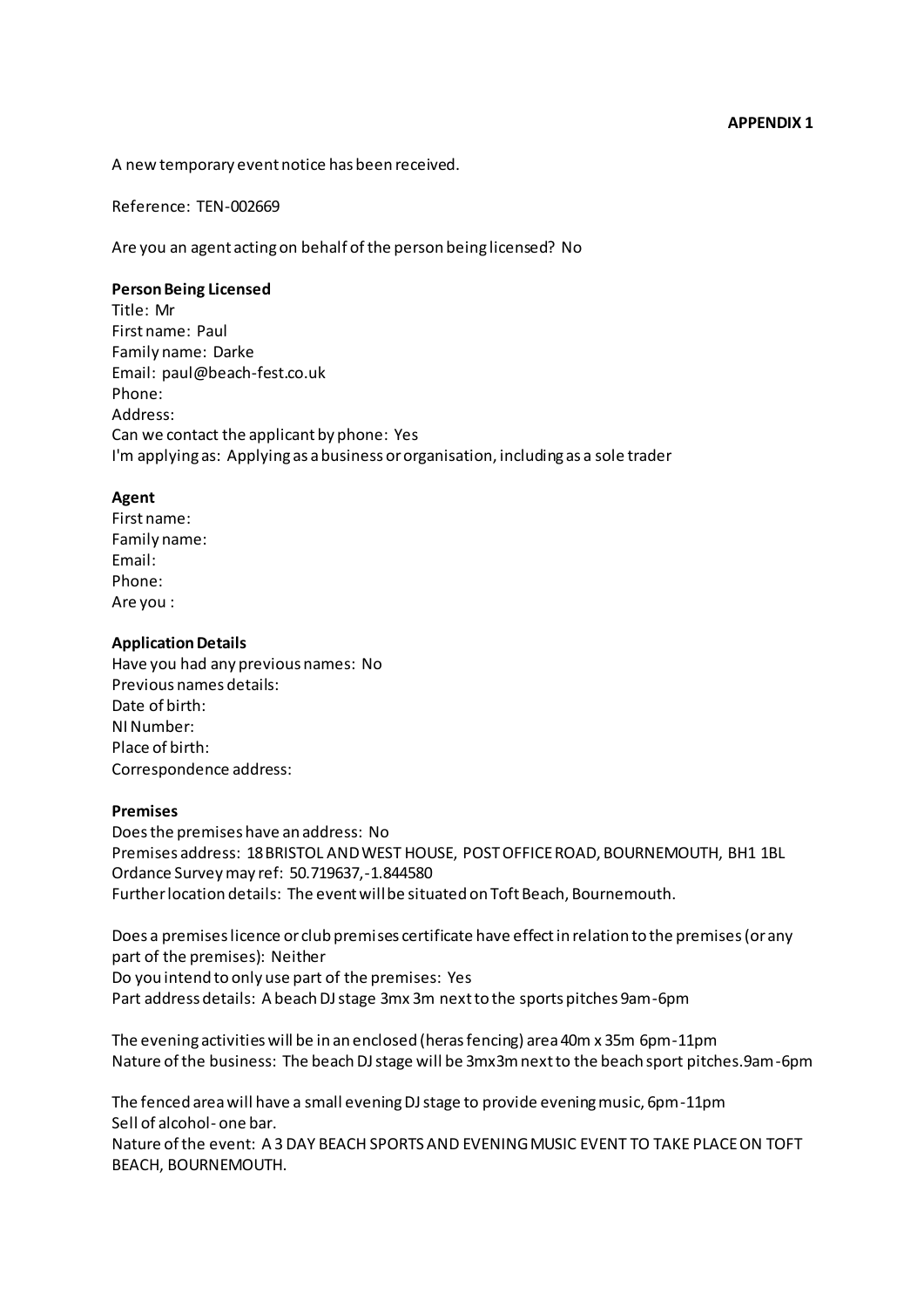THE BEACH SPORTS ACTIVITIES WILL TAKE PLACE DURING THE DAY TIME 9AM-6PM, (not fenced)THIS WILL INCLUDE COMMUNITY BEACH SPORTS: BEACH SOCCER, BEACH RUGBY, BEACH TENNIS, BEACH VOLLEYBALL, BEACH NETBALL, FOOTVOLLEY AND TEQBALL. A BEACH DJ, DANCERS AND BBQ. UP TO 1300 VISITORS AND 200 COMPETITORS ARE EXPECTED. SPORTS PROGRAMMES FOR JUNIORS-BOYS & GIRLS, ADULTS-MEN & WOMEN, SCHOOLS AND PAN-DISABILITY GROUPS. THE LICENCING ACTIVITIES WILL TAKE PLACE 6PM-11PM. DJ MUSIC TO BE PLAYED ON AN 8M X 6M STAGE. UP TO 499 VISITORS.

THERE ARE TO BE MARKET TRADERS SITED ALONG THE PROMENADE (SAND SIDE)

# **Activities**

The sale by retail of alcohol:  Yes  The supply of alcohol by or on behalf of a club:  No  Provision of regulated entertainment:  Yes  Provision of late night refreshment:  No  Giving of a late temp events notice:  No 

Events start date:  19/08/2022  Events end date:  21/08/2022  State the times you intend to carry out licensable activities:  0900-1800 beach sports DJ

1800-2300 evening music DJ  Max number of people:  499  Consumption of alcohol will be:  On the premises only  Relevant entertainment details:  9am-6pm Beach DJ

6pm -11pm evening DJ's 

### **Licence Holders**

Do you currently hold a valid personal licence:  Yes  Issuing authority:  North East Hampshire  Licence number:  PA1892  Date of issue:  13/01/2022  Other relevant details:  N/A 

Have you previouslygiven a temporary event notice in respect of any premises for events falling in the same calendar year as the event for which you are now giving this temporary event notice:  No 

State the number of temporary event notices:   

Have you already given a temporary event notice for the same premises in which the event period:  No 

Has any associate of yours given a temporary event notice for an event in the same calendar year as the event for which you are now giving a temporary event notice:  No 

State the total number of temporary event notices your associate(s) have given for events in the same calendar year: